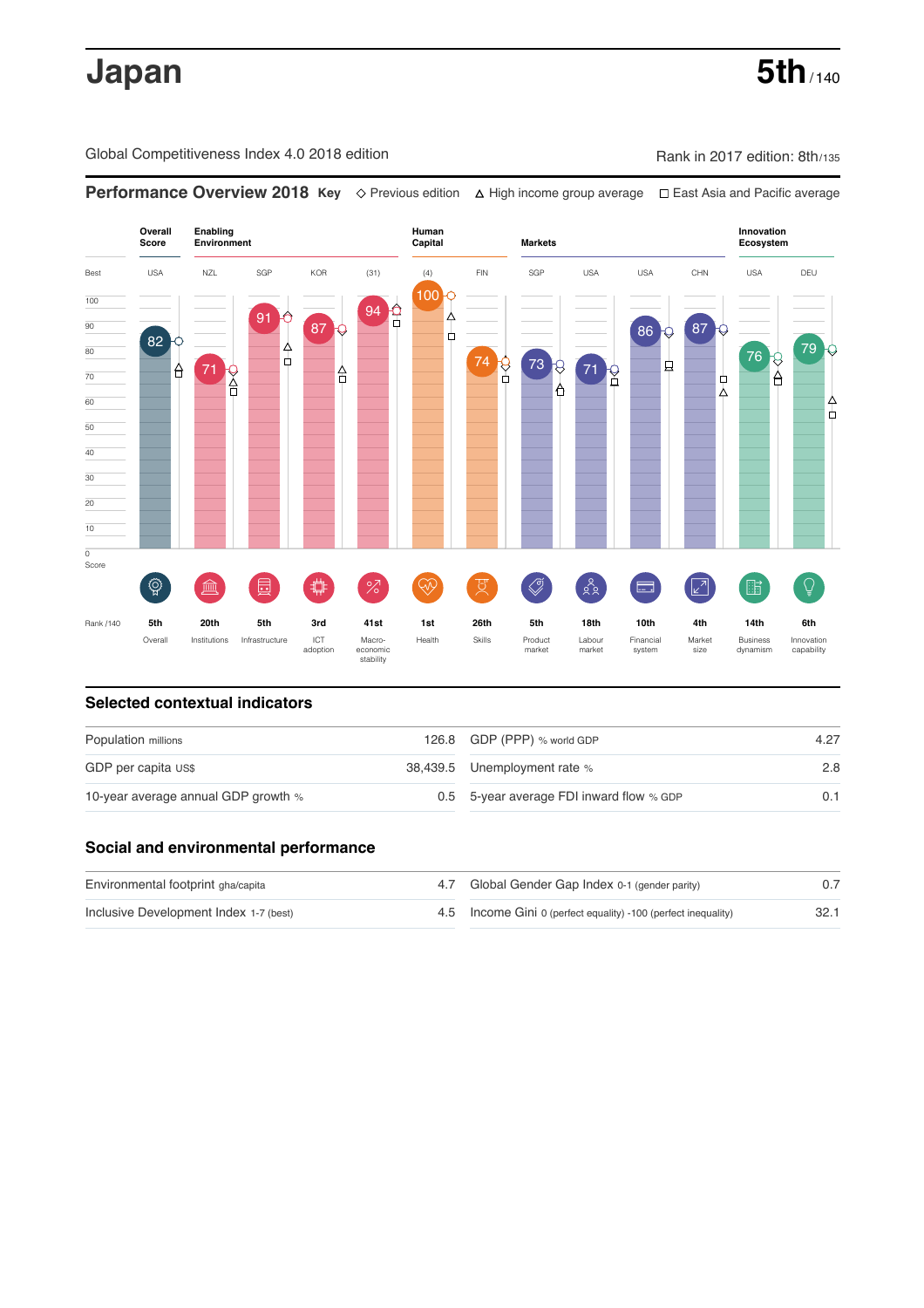| <b>Index Component</b>                                                                      | Value                    | Score *         | Rank/140 | <b>Best Performer</b> |
|---------------------------------------------------------------------------------------------|--------------------------|-----------------|----------|-----------------------|
| 皿<br>Pillar 1: Institutions 0-100 (best)                                                    | ÷,                       | 71.1 ተ          | 20       | <b>New Zealand</b>    |
| 1.01 Organized crime 1-7 (best)                                                             | 5.7                      | 77.8 ተ          | 20       | Finland               |
| 1.02 Homicide rate /100,000 pop.                                                            | 0.3                      | $100.0 =$       | 1        | Multiple (9)          |
| 1.03 Terrorism incidence 0 (very high) -100 (no incidence)                                  | 99.6                     | 99.6 ↑          | 83       | Multiple (24)         |
| 1.04 Reliability of police services 1-7 (best)                                              | 6.2                      | 86.1 ↑          | 9        | Finland               |
| 1.05 Social capital 0-100 (high)                                                            | 47.8                     | 47.8 ↑          | 95       | Australia             |
| 1.06 Budget transparency 0-100 (best)                                                       | 53.8                     | $53.8 =$        | 67       | Multiple (2)          |
| 1.07 Judicial independence 1-7 (best)                                                       | 6.1                      | 84.7 ተ          | 10       | Finland               |
| 1.08 Efficiency of legal framework in challenging regulations 1-7 (best)                    | 4.6                      | 60.8 ↑          | 16       | Finland               |
| 1.09 Freedom of the press 0-100 (worst)                                                     | 28.6                     | 71.4 ተ          | 54       | Norway                |
| 1.10 Burden of government regulation 1-7 (best)                                             | 4.0                      | $50.4$ 1        | 32       | Singapore             |
| 1.11 Efficiency of legal framework in settling disputes 1-7 (best)                          | 5.3                      | 72.5 ↑          | 8        | Singapore             |
| 1.12 E-Participation Index 0-1 (best)                                                       | 0.98                     | 98.3 ↑          | 5        | Multiple (3)          |
| 1.13 Future orientation of government 1-7 (best)                                            | 4.6                      | 60.8 ↑          | 22       | Singapore             |
| 1.14 Incidence of corruption 0-100 (best)                                                   | 73.0                     | 73.0 个          | 20       | New Zealand           |
| 1.15 Property rights 1-7 (best)                                                             | 6.0                      | 83.8 ↓          | 9        | Finland               |
| 1.16 Intellectual property protection 1-7 (best)                                            | 5.9                      | 81.3 个          | 11       | Finland               |
| 1.17 Quality of land administration 0-30 (best)                                             | 24.5                     | $81.7 =$        | 21       | Singapore             |
| 1.18 Strength of auditing and reporting standards 1-7 (best)                                | 5.8                      | 80.5 个          | 16       | Finland               |
| 1.19 Conflict of interest regulation 0-10 (best)                                            | 7.0                      | $70.0 =$        | 23       | Multiple (2)          |
| 1.20 Shareholder governance 0-10 (best)                                                     | 4.7                      | $47.0 =$        | 90       | Kazakhstan            |
| 員<br>Pillar 2: Infrastructure 0-100 (best)                                                  |                          | 91.5 $\sqrt{ }$ | 5        | Singapore             |
| 2.01 Road connectivity index 0-100 (best)                                                   | 70.0                     | $70.0 =$        | 57       | <b>United States</b>  |
| 2.02 Quality of roads 1-7 (best)                                                            | 6.0                      | 83.7 $\sqrt{ }$ | 6        | Singapore             |
|                                                                                             | 40.0                     | $99.9 =$        | 21       | Multiple (20)         |
| 2.03 Railroad density km of roads/square km<br>2.04 Efficiency of train services 1-7 (best) | 6.6                      | 94.1 $\sqrt{ }$ | 2        | Switzerland           |
| 2.05 Airport connectivity score                                                             | 1,610,558.4              | $100.0 =$       | 3        | Multiple (8)          |
| 2.06 Efficiency of air transport services 1-7 (best)                                        | 6.1                      | 85.0 ↑          | 6        | Singapore             |
| 2.07 Liner Shipping Connectivity Index 0-157.1 (best)                                       | 66.4                     | 66.4 ↓          | 17       | Multiple (4)          |
|                                                                                             | 5.6                      | 77.3 ↑          | 8        | Singapore             |
| 2.08 Efficiency of seaport services 1-7 (best)<br>2.09 Electrification rate % pop.          | 100.0                    | $100.0 =$       | 1        | Multiple (66)         |
| 2.10 Electric power transmission and distribution losses % output                           | 4.1                      | 99.9 个          | 10       | Multiple (9)          |
| Exposure to unsafe drinking water % pop.<br>2.11                                            | 2.3                      | 99.7 ↓          | 27       | Multiple (23)         |
| 2.12 Reliability of water supply 1-7 (best)                                                 | 6.6                      | 93.9 $\sqrt{ }$ | 17       | Switzerland           |
|                                                                                             |                          |                 |          |                       |
| ₽<br>Pillar 3: ICT adoption 0-100 (best)                                                    | $\overline{a}$           | 87.4 ተ          | 3        | Korea, Rep.           |
| 3.01 Mobile-cellular telephone subscriptions /100 pop.                                      | 133.5                    | $100.0 =$       | 34       | Multiple (68)         |
| 3.02 Mobile-broadband subscriptions /100 pop.                                               | 133.2                    | n/a             | 8        | United Arab Emirates  |
| 3.03 Fixed-broadband Internet subscriptions /100 pop.                                       | 31.7                     | 63.4 ↑          | 22       | Switzerland           |
| 3.04 Fibre Internet subscriptions /100 pop.                                                 | 23.0                     | n/a             | 3        | Korea, Rep.           |
| 3.05 Internet users % pop.                                                                  | 93.2                     | $93.2$ 1        | 8        | Iceland               |
| ℅<br>Pillar 4: Macroeconomic stability 0-100 (best)                                         | $\overline{\phantom{a}}$ | 93.9 $\sqrt{ }$ | 41       | Multiple (31)         |
| 4.01 Inflation annual % change                                                              | 0.2                      | 99.1 ↓          | 79       | Multiple (74)         |
| 4.02 Debt dynamics 0-100 (best)                                                             | 88.6                     | 88.6 ↓          | 41       | Multiple (36)         |
| Qiy<br>Pillar 5: Health 0-100 (best)                                                        | L                        | $100.0 =$       | 1        | Multiple (4)          |
| 5.01 Healthy life expectancy years                                                          | 73.2                     | $100.0 =$       | 2        | Multiple (4)          |
| 섯<br>Pillar 6: Skills 0-100 (best)                                                          | $\overline{\phantom{m}}$ | 73.7 ↑          | 26       | <b>Finland</b>        |
| 6.01 Mean years of schooling Years                                                          | 12.8                     | $85.3 =$        | 12       | Finland               |
| 6.02 Extent of staff training 1-7 (best)                                                    | 5.2                      | 69.2 ↓          | 12       | Switzerland           |
| 6.03 Quality of vocational training 1-7 (best)                                              | 5.0                      | 67.2 ↑          | 16       | Switzerland           |
| 6.04 Skillset of graduates 1-7 (best)                                                       | 4.5                      | 58.6 个          | 40       | Switzerland           |
| 6.05 Digital skills among population 1-7 (best)                                             | 4.6                      | 59.8 个          | 49       | Sweden                |
| 6.06 Ease of finding skilled employees 1-7 (best)                                           | 4.6                      | 60.0 ↑          | 43       | <b>United States</b>  |
| 6.07 School life expectancy Years                                                           | 15.2                     | $84.6 =$        | 48       | Multiple (9)          |
| 6.08 Critical thinking in teaching 1-7 (best)                                               | 3.3                      | 39.0 ↑          | 70       | <b>United States</b>  |
| 6.09 Pupil-to-teacher ratio in primary education Ratio                                      | 16.2                     | $84.6 =$        | 50       | Multiple (6)          |